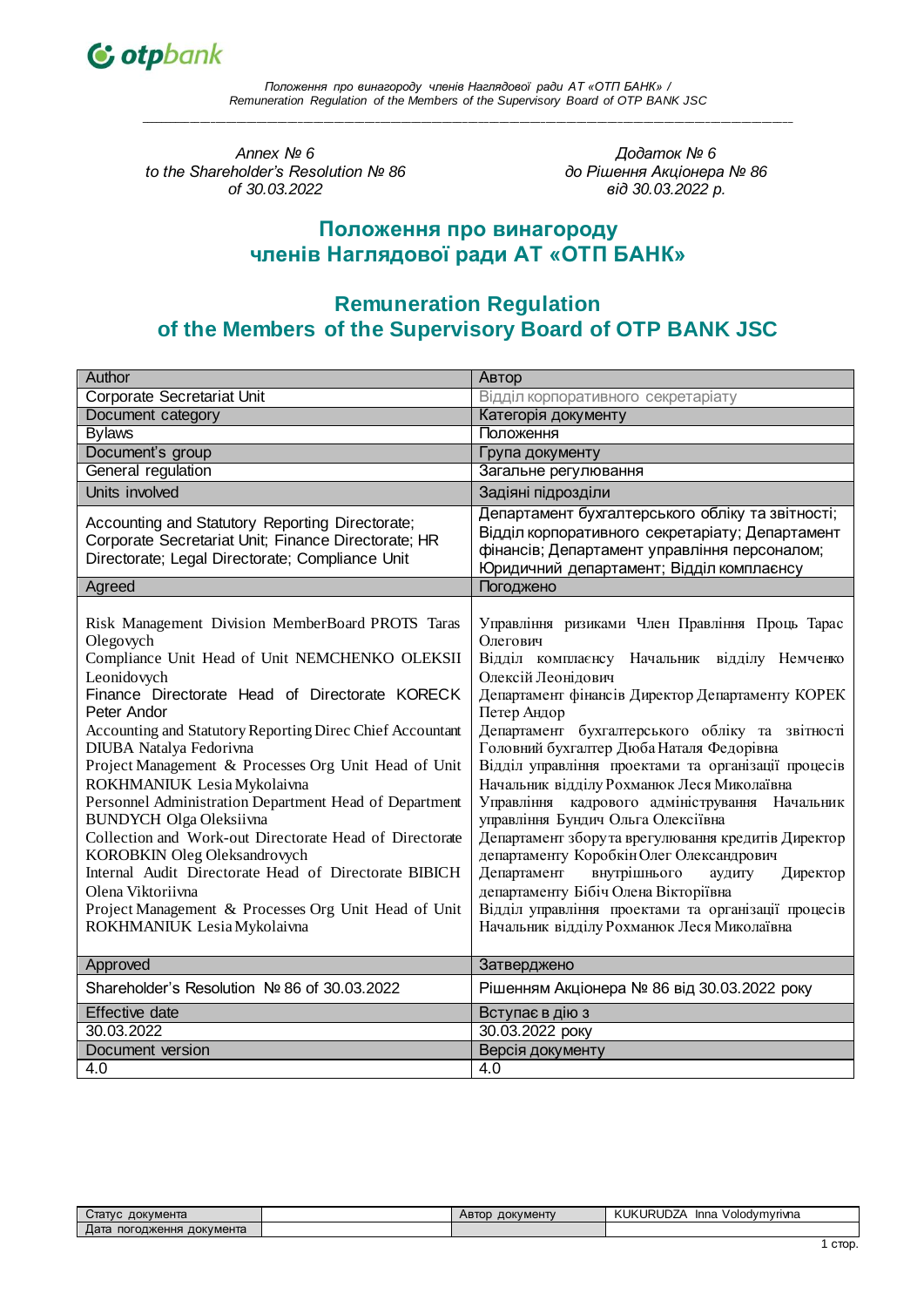

# **CONTENT**

# **ЗМІСТ**

| <b>I. GENERAL PROVISIONS</b>                                                                                                                    | 3  | <b>І. ЗАГАЛЬНІ ПОЛОЖЕННЯ</b>                                                                                 | 3  |
|-------------------------------------------------------------------------------------------------------------------------------------------------|----|--------------------------------------------------------------------------------------------------------------|----|
| II. THE ORDER OF<br><b>ESTABLISHMENT AND PAYMENT</b><br>OF REMUNERATION TO THE<br><b>MEMBERS OF THE SUPERVISORY</b><br><b>BOARD OF THE BANK</b> | 4  | <b>II. ПОРЯДОК</b><br><b>ВСТАНОВЛЕННЯ ТА</b><br>ВИПЛАТИ ВИНАГОРОДИ<br>ЧЛЕНАМ НАГЛЯДОВОЇ<br><b>РАДИ БАНКУ</b> | 4  |
| III. PAYMENT OF TRAVEL AND<br><b>ACCOMODATION SERVICES OF</b><br><b>MEMBERS OF THE SUPERVISORY</b><br><b>BOARD OF THE BANK</b>                  | 7  | <b>III. ОПЛАТА ПОСЛУГ ПРОЇЗДУ</b><br>ТА ПРОЖИВАННЯ ЧЛЕНАМ<br>НАГЛЯДОВОЇ РАДИ БАНКУ                           | 7  |
| <b>IV. REPORT ON REMUNERATION OF</b><br>THE MEMBERS OF THE<br><b>SUPERVISORY BOARD OF THE</b><br><b>BANK</b>                                    | 8  | <b>IV. ЗВІТ ПРО ВИНАГОРОДУ</b><br>ЧЛЕНІВ НАГЛЯДОВОЇ<br><b>РАДИ БАНКУ</b>                                     | 8  |
| <b>V. CLOSING PROVISIONS</b>                                                                                                                    | 11 | <b>V. ЗАКЛЮЧНІ ПОЛОЖЕННЯ</b>                                                                                 | 11 |
| VI. History of the document                                                                                                                     | 13 | VI. ICTOPIЯ ДОКУМЕНТУ                                                                                        | 13 |

| Статус<br>документа             | ДОКУМЕНТУ<br><b>ABIOL</b> | <b>JURUDZA</b><br>KUKI<br>/olodvmvrivna<br>Inna |
|---------------------------------|---------------------------|-------------------------------------------------|
| документа<br>погодження<br>цата |                           |                                                 |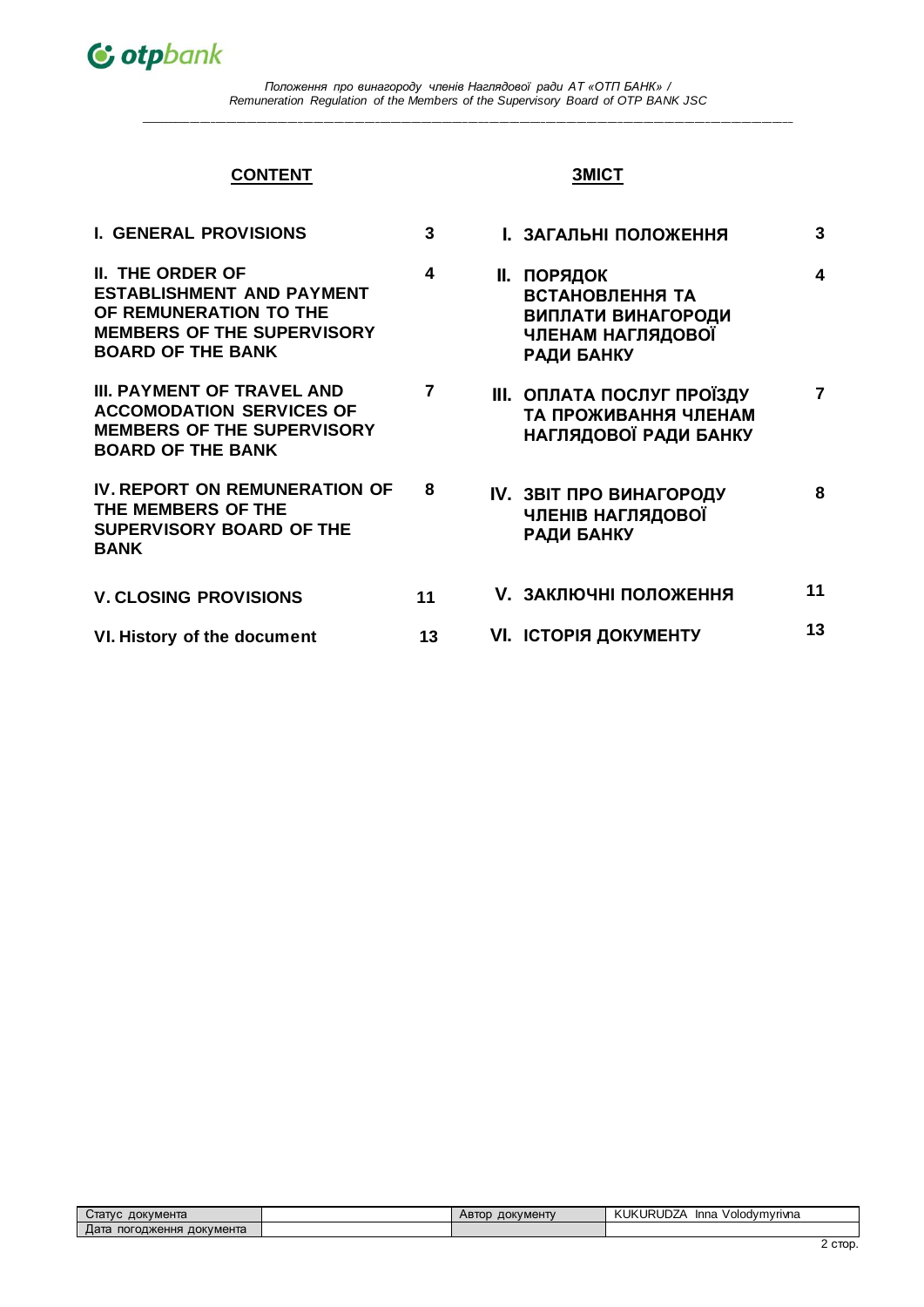**1.1.** The Remuneration Regulation of the members of the Supervisory Board of OTP BANK JSC (hereinafter - the "Regulation" and "the Bank" respectively) are developed in accordance with the effective legislation of the Ukraine, normative acts of the National Bank of Ukraine, the Articles of Association of the Bank, Rules of Procedure of the Supervisory Board of the Bank and Principles (Code) of corporate governance of the Bank.

**1.2.** The Regulation establishes the order for the payment of remuneration to the members of the Supervisory Board of the Bank for their activities on the positions of the chairman and members of the Supervisory Board, as well as establishes the order for payment of travel and accommodation services during the period of fulfillment of their duties as the chairman and members of the Supervisory Board.

**1.3.** The order of the payment of remuneration to the members of the Supervisory Board of the Bank is determined by the effective legislation of Ukraine, the Articles of Association of the Bank, the Rules of Procedure of the Supervisory Board of the Bank, as well as by the civil agreement (contract), which is concluded with every member of the Supervisory Board. In the case of the conclusion of a civil agreement (contract) with a chairman and a member of the Supervisory Board of the Bank, such an agreement (contract) may be paid or free of charge.

**1.4.** The payment of remuneration to the members of the Supervisory Board of the Bank shall be made from the date of approval of their appointment to the positions of the chairman and members of the Supervisory Board of the Bank by the National Bank of Ukraine and on the basis of a civil agreements (contracts) concluded with them. Such an agreement or contract on behalf of the Bank shall be signed by the Chairman of the Management Board or other authorized by the General Meeting of Shareholders of the Bank person on the terms approved by the Shareholder's Resolution of the Bank.

**1.5.** The term of the civil agreement (contract), which is concluded with a member of the Supervisory Board, shall correspond to the term for which a member of the Supervisory Board is

# **I. GENERAL PROVISIONS І. ЗАГАЛЬНІ ПОЛОЖЕННЯ**

**1.1.** Положення про винагороду членам Наглядової ради АТ «ОТП БАНК» (надалі – «Положення» та «Банк» відповідно) розроблено відповідно до діючого законодавства України, нормативно-правових актів Національного банку України, Статуту Банку, Положення про Наглядову раду Банку та Принципів (кодексу) корпоративного управління Банку.

**1.2.** Положення встановлює порядок виплати винагороди членам Наглядової ради Банку за їхню діяльність на посадах голови та членів Наглядової ради, а також встановлює порядок оплати послуг проїзду та проживання у період виконання ними обов'язків на посаді голови та членів Наглядової ради.

**1.3.** Порядок виплати винагороди членам Наглядової ради Банку визначається чинним законодавством України, Статутом Банку, Положенням про Наглядову раду Банку, а також цивільно-правовим договором (контрактом), що укладається з кожним членом Наглядової ради. У разі укладення з головою та членом Наглядової ради Банку цивільно-правового договору (контракту) такий договір може бути оплатним або безоплатним.

**1.4.** Виплата винагороди членам Наглядової ради Банку здійснюється з дати погодження їх призначення на посади голови та членів Наглядової ради Банку Національним банком України та на підставі цивільно-правових договорів (контрактів), що укладаються з ними. Такий договір або контракт від імені Банку підписується Головою Правління чи іншою уповноваженою Загальними зборами Акціонерів Банку особою на умовах, затверджених Рішенням Акціонера Банку.

**1.5.** Строк дії цивільно-правового договору (контракту), що укладається з членом Наглядової ради, має відповідати строку, на який призначається (обирається) член

| ل∕⊤aπvc<br>документа            | <b>ДОКУМЕНТУ</b><br>ABJOD | <b>URUDZA</b><br>KUK<br>Volodymyrivna<br>Inna |
|---------------------------------|---------------------------|-----------------------------------------------|
| документа<br>Дата<br>погодження |                           |                                               |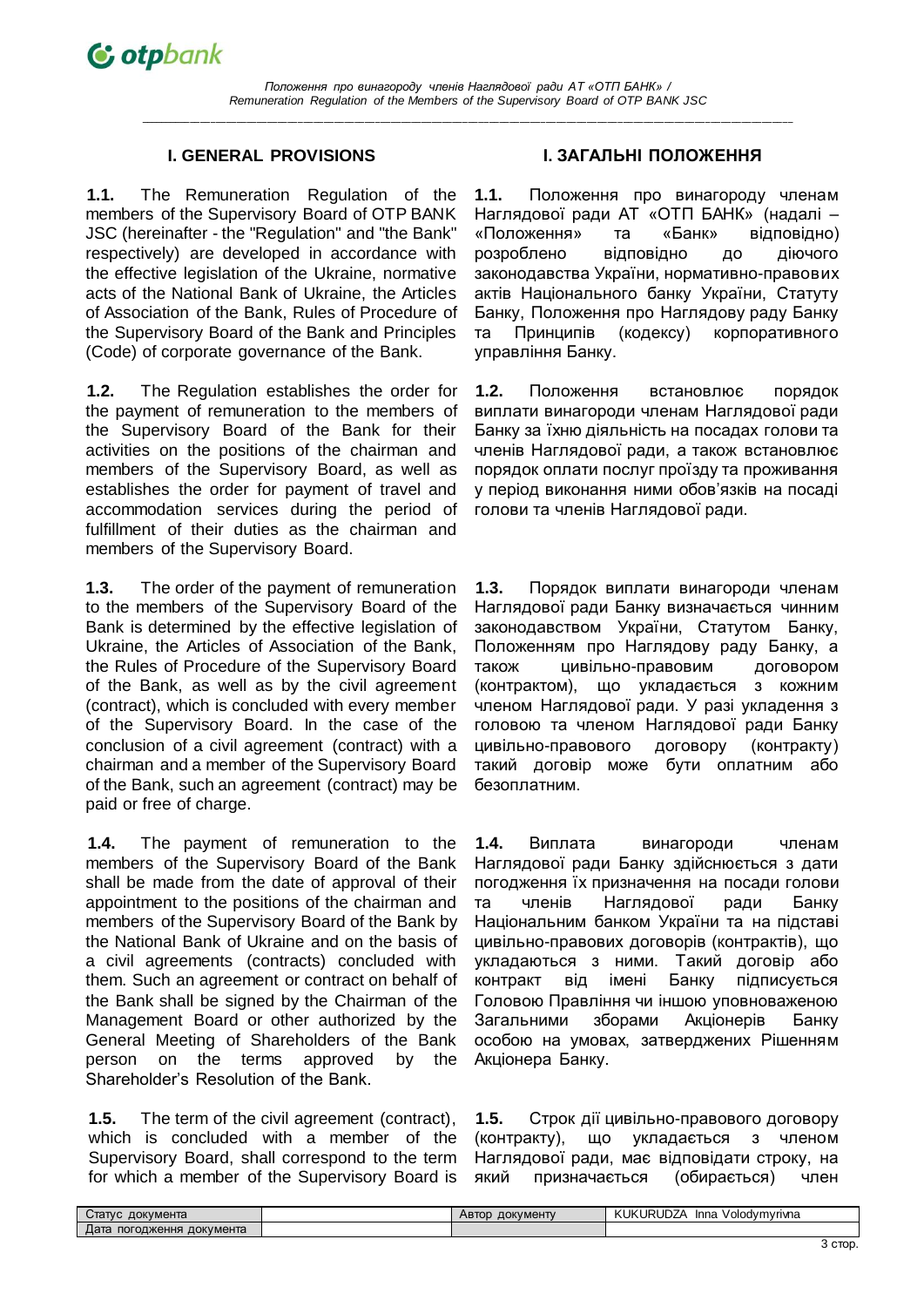

appointed (elected), as defined in the Shareholder Resolution.

**1.6.** Ceasing of the authorities of a member of the Supervisory Board of the Bank means a simultaneous termination of the agreement (contract) concluded with him/her.

**1.7.** Authorities of a member of the Supervisory Board (with simultaneous termination of agreement (contract)) shall cease without the Shareholder's Resolution in the following cases:

- by his/her own will on condition of two weeks prior written notice to the Bank;
- in case of impossibility of fulfilment by a Supervisory Board member of duties due to his/her state of health;
- in case of coming into force of a sentence or court's decision on administering punishment to him/her, which eliminates the possibility to fulfil duties of a Supervisory Board member;
- in case of death, being declared of legal disability, limited legal ability, missing or dead;
- in case of obtaining by the Bank of a written notification on the replacement of a member of the Supervisory Board, who is a representative of the Shareholder;
- in case of expiry of term of an agreement/contract concluded with a member of the Supervisory Board or on other reasons stipulated by agreement/contract.

**1.8.** The Bank's remuneration policy in general and in relation to the members of the Supervisory Board is gender neutral, the Bank adheres to the principle of equal pay for male and female employees for equal work or work of equal value.

# **II. THE ORDER OF ESTABLISHMENT AND PAYMENT OF REMUNERATION TO THE MEMBERS OF THE SUPERVISORY BOARD OF THE BANK**

**2.1.** For the fulfillment of their duties of chairman and members of the Supervisory Board, the members of the Supervisory Board of the Bank receive fixed remuneration in the amount

Наглядової ради, як це визначено у Рішенні Акціонера.

**1.6.** Із припиненням повноважень члена Наглядової ради одночасно припиняється дія договору (контракту), укладеного з ним.

**1.7.** Без Рішення Акціонера повноваження члена Наглядової ради (з одночасним припиненням договору (контракту)) припиняються:

- за його/її бажанням за умови письмового повідомлення про це Банку за два тижні;
- в разі неможливості виконання обов'язків члена Наглядової ради за станом здоров'я;
- в разі набрання законної сили вироком чи рішенням суду, яким його засуджено до покарання, що виключає можливість виконання обов'язків члена Наглядової Ради;
- в разі смерті, визнання його недієздатним, обмежено дієздатним, безвісно відсутнім, померлим;
- у разі отримання Банком письмового повідомлення про заміну члена Наглядової ради, який є представником Акціонера;
- в разі закінчення строку договору/контракту укладеного з членом Наглядової ради, або з інших підстав передбачених договором/контрактом.

**1.8.** Політика винагороди Банку в цілому та стосовно членів Наглядової ради є гендерно нейтральною, Банк дотримується принципу рівної оплати праці працівників чоловічої та жіночої статі за рівну роботу або роботу однакової цінності.

### **ІІ. ПОРЯДОК ВСТАНОВЛЕННЯ ТА ВИПЛАТИ ВИНАГОРОДИ ЧЛЕНАМ НАГЛЯДОВОЇ РАДИ БАНКУ**

**2.1.** Голова та члени Наглядової ради Банку за виконання своїх обов'язків голови та членів Наглядової ради отримують фіксовану винагороду у розмірі, встановленому

| документа<br>статус             | <b>ДОКУМЕНТУ</b><br><b>ABTOD</b> | <b>KUKURUDZA</b><br>. olodvmvrivna<br>Inna<br>100 <sup>2</sup><br>$\mathbf{v}$ |
|---------------------------------|----------------------------------|--------------------------------------------------------------------------------|
| документа<br>Дата<br>погодження |                                  |                                                                                |
|                                 |                                  |                                                                                |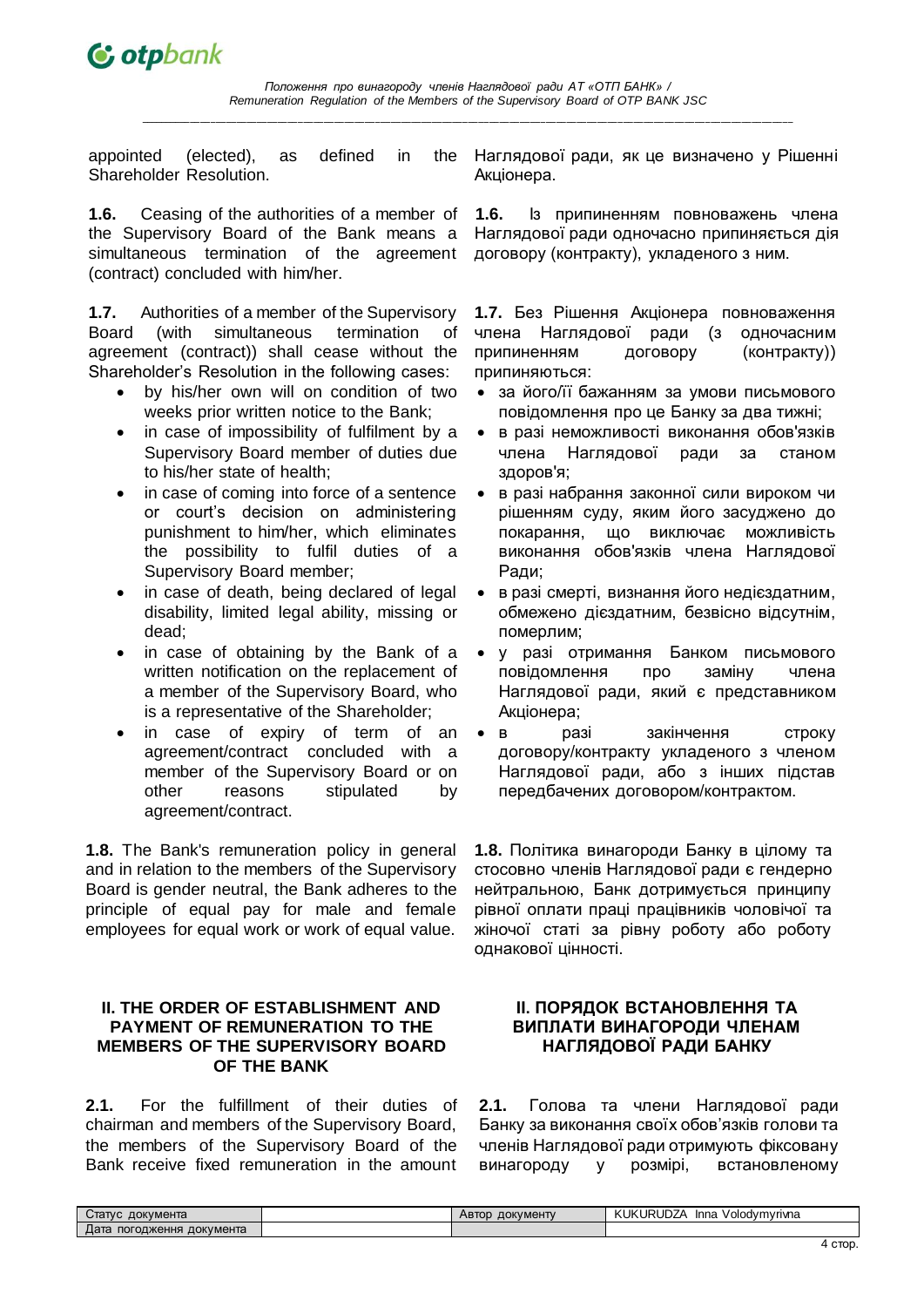approved by the Bank's Shareholder's Resolution, before taxation.

**2.2.** The remuneration system of the members of the Supervisory Board does not provide for a variable remuneration, non-monetary incentives, additional retirement benefits, termination benefits or other incentive programs etc. In case of introducing such types of remuneration of incentives by a separate Shareholder's Resolution, this Regulation shall define the procedure and the criteria of calculation, evaluation and terms for payment/granting such a remuneration or incentives.

**2.3.** The General Meeting of Shareholders has the right to decide on:

- payment of variable remuneration to the сhairman and members of the Supervisory Board, payment of variable remuneration in part, postponement of its payment, reduction / cancellation of its payment (taking into account the results of activities, financial condition of the Bank);
- return of the already paid variable remuneration (in case of its payment on the basis of information that later turned out to be incorrect / unreliable) and setting the deadline for such return;
- determining the amount of payment due to dismissal.

**2.4.** The fixed remuneration to the members of the Supervisory Board of the Bank is paid out in the local currency unless otherwise determined by the Bank's Shareholder's Resolution.

**2.5.** The Bank calculates the total amount of the remuneration to the members of the Supervisory Board in such a way that, after the withholding of all taxes in accordance with the effective legislation of Ukraine, the amount that is subject to payment, is equal to the fixed amount, established by the Shareholder's Resolution of the Bank.

**2.6.** The amount of the remuneration of the members of the Supervisory Board of the Bank is subject to taxation in accordance with the requirements of the effective tax legislation of Ukraine. The Bank, as the agent, calculates, allocates and withholds taxes in accordance with

Рішенням Акціонера Банку, до оподаткування.

**2.2.** Система винагороди членів Наглядової ради не передбачає змінної винагороди, негрошового стимулювання, додаткового пенсійного забезпечення,виплат зі звільнення чи інших програм стимулювання тощо. У випадку встановлення таких видів винагороди чи стимулювання окремим Рішенням Акціонера Банку, це Положення має визначати порядок та критерії розрахунку, оцінювання та строків виплати/надання таких винагород чи стимулювання.

**2.3.** Загальні збори Акціонерів мають право прийняти рішення щодо:

- виплати змінної винагороди голові та членам Наглядової ради, виплати змінної винагороди частково, відстрочення її виплати, скорочення/скасування її виплати (з урахуванням результатів діяльності, фінансового стану Банку);
- повернення вже сплаченої змінної винагороди (у разі її сплати на підставі інформації, яка згодом виявилася неправильною/недостовірною) та встановлення строку такого повернення;
- визначення розміру виплат зі звільнення.

**2.4.** Фіксована винагорода членам Наглядової ради Банку виплачується у національній валюті України, якщо інше не визначено Рішенням Акціонера Банку.

**2.5.** Банк самостійно розраховує розмір загальної винагороди членам Наглядової ради таким чином, щоб після відрахування всіх податків відповідно до чинного законодавства України сума, що підлягає виплаті, відповідала розміру фіксованої суми, встановленої Рішенням Акціонера Банку.

**2.6.** Сума (загальна) винагороди членам Наглядової ради Банку підлягає оподаткуванню відповідно до вимог діючого податкового законодавства України. Банк як агент вираховує, нараховує та утримує податки у відповідності до порядку,

| документа<br>ل∕πатус                                | ДОКУМЕНТУ<br>ABJOD | RUDZ/<br><b>KUKURI</b><br>Inna<br>∀olodvmvrivna |
|-----------------------------------------------------|--------------------|-------------------------------------------------|
| <b>The Court</b><br>Дата<br>документа<br>погодження |                    |                                                 |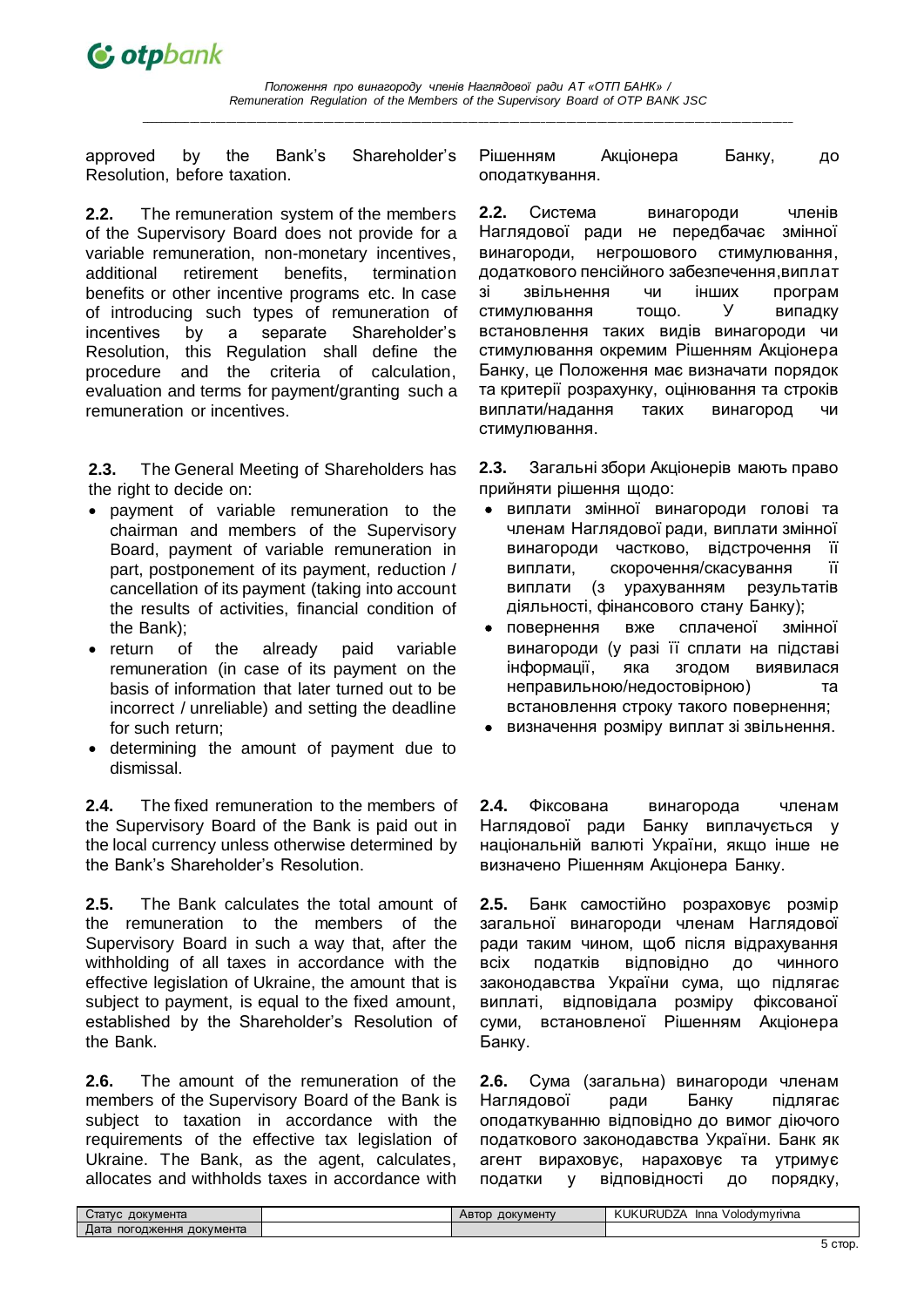the procedure established by the effective tax legislation of Ukraine.

**2.7.** The remuneration is paid out by the Bank to a bank account of a member of the Supervisory Board of the Bank in accordance with a civil agreement (contract) of a member of the Supervisory Board of the Bank, concluded with the Bank. In case of a change of the account requisites, the Supervisory Board member shall immediately inform the Bank about such a change.

**2.8.** The Remuneration to a member of the Supervisory Board of the Bank is paid out quarterly, within 3 business days after the signing by the Bank and a member of the Supervisory Board of the Bank of an Act of acceptancetransfer of services for a reporting quarter.

**2.9.** In case of impossibility of the payment by the Bank of the remuneration to a member of the Supervisory Board of the Bank in the defined term due to the absence of required account requisites to transfer funds or absence of signed by a member of the Supervisory Board of the Bank Act of acceptance-transfer of services for a reporting quarter, the payment of the remuneration can be made during three business days after the receipt of required information (account requisites) or of an Act of acceptance-transfer of services for a reporting quarter from a member of the Supervisory Board of the Bank.

**2.10.** The Shareholder's Resolution of the Bank may determine other conditions regarding the order of the calculation and payment of the remuneration of the members of the Supervisory Board of the Bank.

**2.11.** In case of making a decision by the Shareholder of the Bank on the change of the amount or order of the payment of the remuneration to the acting members of the Supervisory Board of the Bank, the Bank shall conclude a new or additional agreement of the change of the civil agreement (contract), concluded between the Bank and a member of the Supervisory Board of the Bank.

**2.12.** In case of early termination of authorities (dismissal) of a member of the Supervisory Board of the Bank, the amount of his/her remuneration встановленого діючим податковим законодавством України.

**2.7.** Винагорода виплачується Банком на банківський рахунок члена Наглядової ради Банку відповідно до цивільно-правового договору (контракту) члена Наглядової ради Банку, укладеного з Банком. У випадку зміни реквізитів свого рахунку член Наглядової ради повинен негайно повідомити про це Банк.

**2.8.** Винагорода члену Наглядової ради Банку виплачується щоквартально, протягом трьох робочих днів після підписання Банком та членом Наглядової ради Банку Акту приймання-передачі послуг за звітний квартал.

**2.9.** У разі неможливості виплати Банком винагороди члену Наглядової ради Банку у зазначений термін через відсутність необхідних реквізитів рахунку для перерахування коштів чи підписаного членом Наглядової ради Банку Акту прийманняпередачі послуг за звітний квартал, виплата винагогороди може бути здійснена протягом трьох робочих днів після отримання необхідної інформації (реквізитів рахунку) чи Акту приймання-передачі послуг від члена Наглядової ради Банку.

**2.10.** Рішенням Акціонера Банку можуть встановлюватися інші умови щодо порядку розрахунку та виплати винагороди членам Наглядової ради Банку.

**2.11.** У разі прийняття Акціонером Банку рішення про зміну розміру чи порядку виплати винагороди діючим членам Наглядової ради Банку, Банк має укласти із членом Наглядової ради новий чи додатковий договір про зміну цивільноправового договору (контракту), укладеного між Банком та членом Наглядової ради Банку.

**2.12.** У випадку дострокового припинення повноважень (звільнення) члена Наглядової ради Банку, розмір його/її винагороди

| Статус<br>документа             | <b>ДОКУМЕНТУ</b><br><b>ABIOD</b> | KUK<br><b>URUDZA</b><br>Inna<br>Volodymyrivna |
|---------------------------------|----------------------------------|-----------------------------------------------|
| документа<br>Дата<br>погодження |                                  |                                               |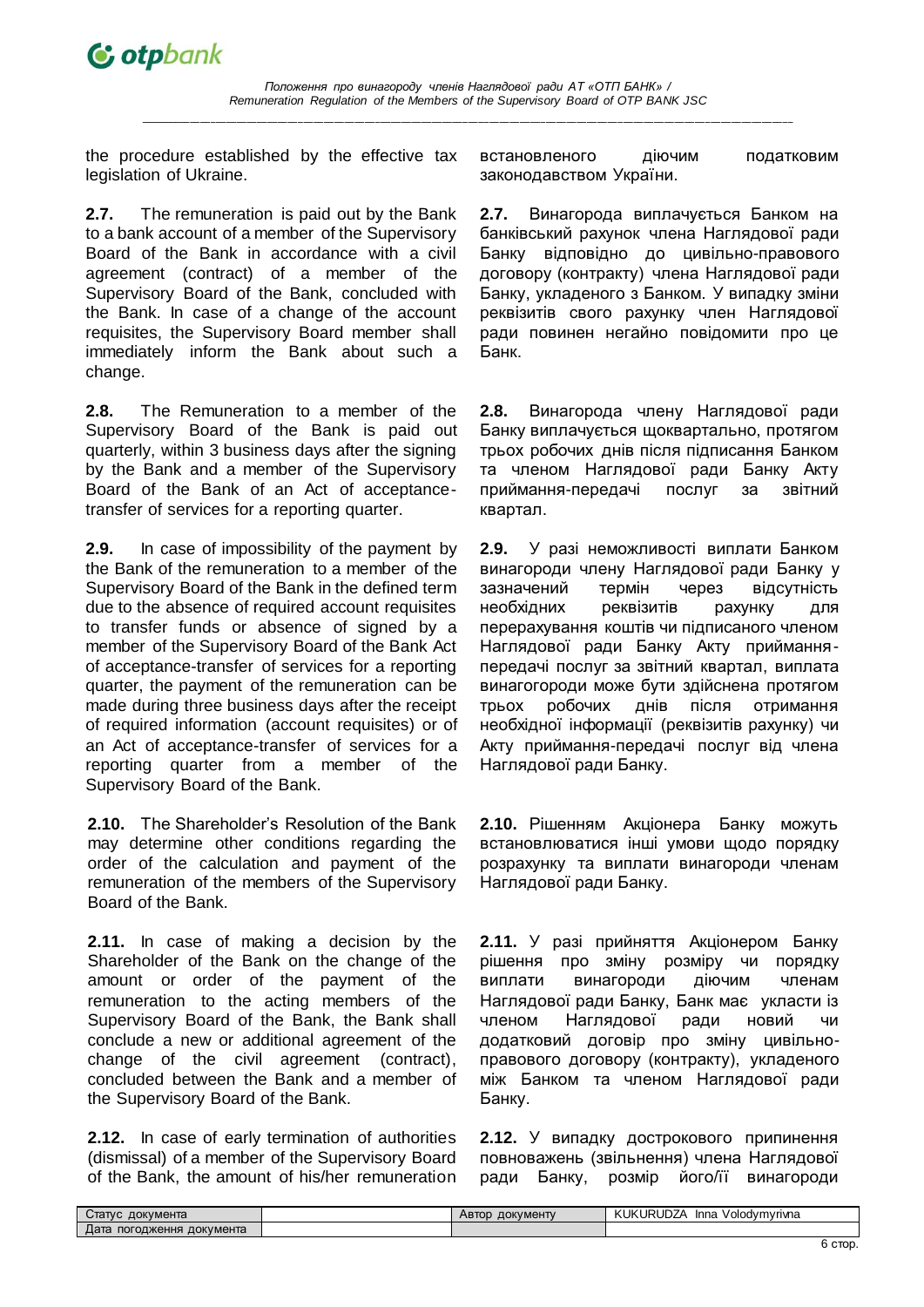if calculated in proportion to the actual term of authorities for a reporting quarter.

**2.13.** A periodic independent external assessment of the payment of remuneration to the members of the Supervisory Board is not carried out in the Bank, but upon the instruction of the Shareholder and/or the decision of the Supervisory Board there may be carried out an independent external assessment of the payment of remuneration in the Bank.

# **III. PAYMENT OF TRAVEL AND ACCOMODATION SERVICES OF MEMBERS OF THE SUPERVISORY BOARD OF THE BANK**

**3.1.** With the purpose of holding meetings of the Bank's Supervisory Board on the territory of Ukraine, the Bank independently makes orders and payment for travel and accommodation services for the members of the Supervisory Board of the Bank, namely:

**3.1.1.** Travel to the place of destination (place of holding of a Supervisory Board meeting of the Bank or to a hotel) and back to the place of permanent employment or residence of a member of the Supervisory Board of the Bank (including insurance policy for compulsory insurance of passengers, payment of services, taking into account all expenses related to purchase of travel tickets, according to the route, etc.):

- by air according to the rates for economy class;
- by rail electric trains wagons of the 1st / 2nd class, wagon compartments;
- by automobile service means a transfer from airport or railway station of the settlement, where a meeting of the Bank's Supervisory Board is held, or the closest to such a settlement airport or railway station, to the venue of the meeting of the Supervisory Board or the hotel and back;
- transfer from the hotel to the venue of the meeting of the Supervisory Board of the Bank and back.

The Bank may also order and pay taxi services in order to arrange transfer for the розраховуються пропорційно фактичному терміну повноважень за звітний квартал.

**2.13.** Періодична незалежна зовнішня оцінка виплати винагороди стосовно членів Наглядової ради в Банку не проводиться, проте за дорученням Акціонера або/та за рішенням Наглядової рада може бути проведена незалежна зовнішня оцінка виплати винагороди в Банку.

# **ІІІ. ОПЛАТА ПОСЛУГ ПРОЇЗДУ ТА ПРОЖИВАННЯ ЧЛЕНАМ НАГЛЯДОВОЇ РАДИ БАНКУ**

**3.1.** З метою проведення засідань Наглядової ради Банку на території України Банк самостійно здійснює замовлення та оплату послуг проїзду та проживання, для членів Наглядової ради Банку, а саме:

**3.1.1.** Проїзд до місця призначення (місця проведення засідання Наглядової ради Банку чи готелю) та назад до місця постійної роботи чи проживання члена Наглядової ради Банку (включаючи страховий поліс на обов'язкове страхування пасажирів, оплату послуг з урахуванням усіх витрат, пов'язаних з придбанням проїзних квитків, відповідно до маршруту тощо):

- повітряним транспортом згідно із тарифами для економ-класу,
- залізничним транспортом електропотяги - вагони 1-го/2-го класу, вагони купе;
- автомобільним службовим транспортом трансфер з аеропорту чи ж/д вокзалу в населеному пункті, в якому проводиться засідання Наглядової ради Банку, чи найближчого до такого населеного пункту аеропорту чи ж/д вокзалу, до місця проведення засідання Наглядової ради чи готелю та назад;
- трансфер з готелю до місця проведення засідання Наглядової ради Банку та назад.

Банк також може замовити та оплатити послуги служби таксі щодо надання

| Стат∨с<br>документа             | документу<br>Автор | <b>JURUDZA</b><br><b>KUK</b><br>Inna<br>Volodymyrivna |
|---------------------------------|--------------------|-------------------------------------------------------|
| документа<br>погодження<br>дата |                    |                                                       |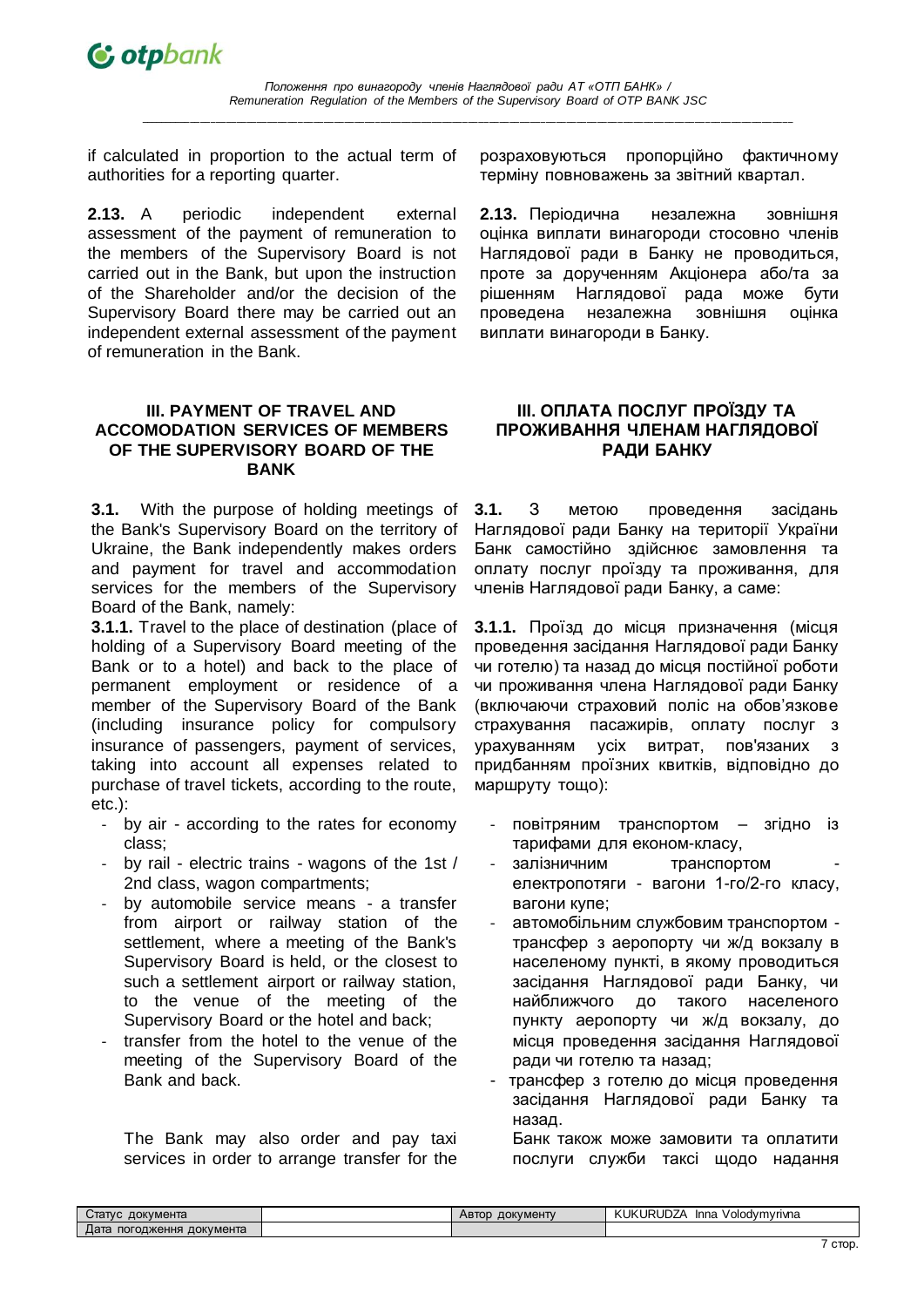*Положення про винагороду членів Наглядової ради АТ «ОТП БАНК» / Remuneration Regulation of the Members of the Supervisory Board of OTP BANK JSC*

**\_\_\_\_\_\_\_\_\_\_\_\_\_\_\_\_\_\_\_\_\_\_\_\_\_\_\_\_\_\_\_\_\_\_\_\_\_\_\_\_\_\_\_\_\_\_\_\_\_\_\_\_\_\_\_\_\_\_\_\_\_\_\_\_\_\_\_\_\_\_\_\_\_\_\_\_\_\_\_\_\_\_\_\_\_\_\_\_\_\_\_\_\_\_\_\_\_\_\_\_\_\_\_\_\_\_\_\_\_\_\_\_\_\_\_\_\_\_\_\_\_\_\_\_\_\_\_**

members of the Bank's Supervisory Board (in accordance with the Bank's procedures).

**3.1.2.** Accommodation services at hotel for the period of the meeting of the Supervisory Board of the Bank, including the entire period from the day of arrival to the day of departure of the member of the Supervisory Board of the Bank.

**3.2.** Corporate Secretariat Unit of the Bank carries out practical work on the coordination of the conditions of travel and residence with the members of the Supervisory Board of the Bank by means of electronic corporate mail or telephone, booking tickets and hotels, arranging a transfer for the members of the Supervisory Board of the Bank and providing the Bank's Accounting and Statutory Reporting Directorate with the necessary documents (accounts, acts of executed works or invoices, orders on organization of meetings of the Supervisory Board of the Bank, etc.) for timely payment of services and accommodation.

### **IV. REPORT ON REMUNERATION OF THE MEMBERS OF THE SUPERVISORY BOARD OF THE BANK**

**4.1.** The Bank prepares a report on the **4.1.** Банк готує звіт про винагороду членів remuneration of the members of the Supervisory Наглядової ради Банку відповідно до вимог, які Board of the Bank in accordance with the встановлюються чинним законодавством requirements established by the current legislation of Ukraine, normative acts of the Національного банку України, Статутом Банку, National Bank of Ukraine, the Articles of Національним банком України та цим Association of the Bank, the National Bank of Положенням. Ukraine and this Regulation.

**4.2.** The report on the remuneration shall contain the information on:

- 1) the amount of remuneration that was and / or should be paid to the members of the Supervisory Board based on the results of the reporting financial year (collectively for all members of the Supervisory Board) and with breakdown of fixed and variable (if any) components of remuneration;
- 2) the terms of the actual payment of remuneration, their compliance with this Remuneration Regulation;

трансферу членам Наглядової ради Банку (відповідно до процедур Банку).

**3.1.2.** Послуги проживання у готелі на період проведення засідання Наглядової ради Банку, включаючи увесь період з дня приїзду до дня від'їзду члена Наглядової ради Банку.

**3.2.** Відділ корпоративного секретаріату Банку здійснює практичну роботу щодо узгодження умов проїзду та проживання із членами Наглядової ради Банку засобами електронної корпоративної пошти чи телефонного зв'язку, бронювання квитків та готелю, організації трансферу для членів Наглядової ради Банку та надання Департаменту бухгалтерського обліку та звітності Банку необхідних документів (рахунків, актів виконаних робіт чи накладних, наказів щодо організації проведення засідань Наглядової ради Банку тощо) для своєчасної оплати послуг проїзду та проживання.

# **ІV. ЗВІТ ПРО ВИНАГОРОДУ ЧЛЕНІВ НАГЛЯДОВОЇ РАДИ БАНКУ**

нормативно-правовими актами

**4.2**. Звіт про винагороду має містити інформацію щодо:

- 1) сум винагороди, які були та/або мають бути виплачені членам Наглядової ради за результатами звітного фінансового року (сукупно за всіма членами Наглядової ради) та у розрізі фіксованих і змінних (за наявності) складових винагороди;
- 2) строків фактичної виплати винагороди, їх відповідності цьому Положенню про винагороду;

| لC⊤aπvc<br>документа            | документу<br>ABTOD | KUK.<br>וסו<br>Volodvmvrivna<br>Inna<br>JRUDZA |
|---------------------------------|--------------------|------------------------------------------------|
| Дата<br>документа<br>погодження |                    |                                                |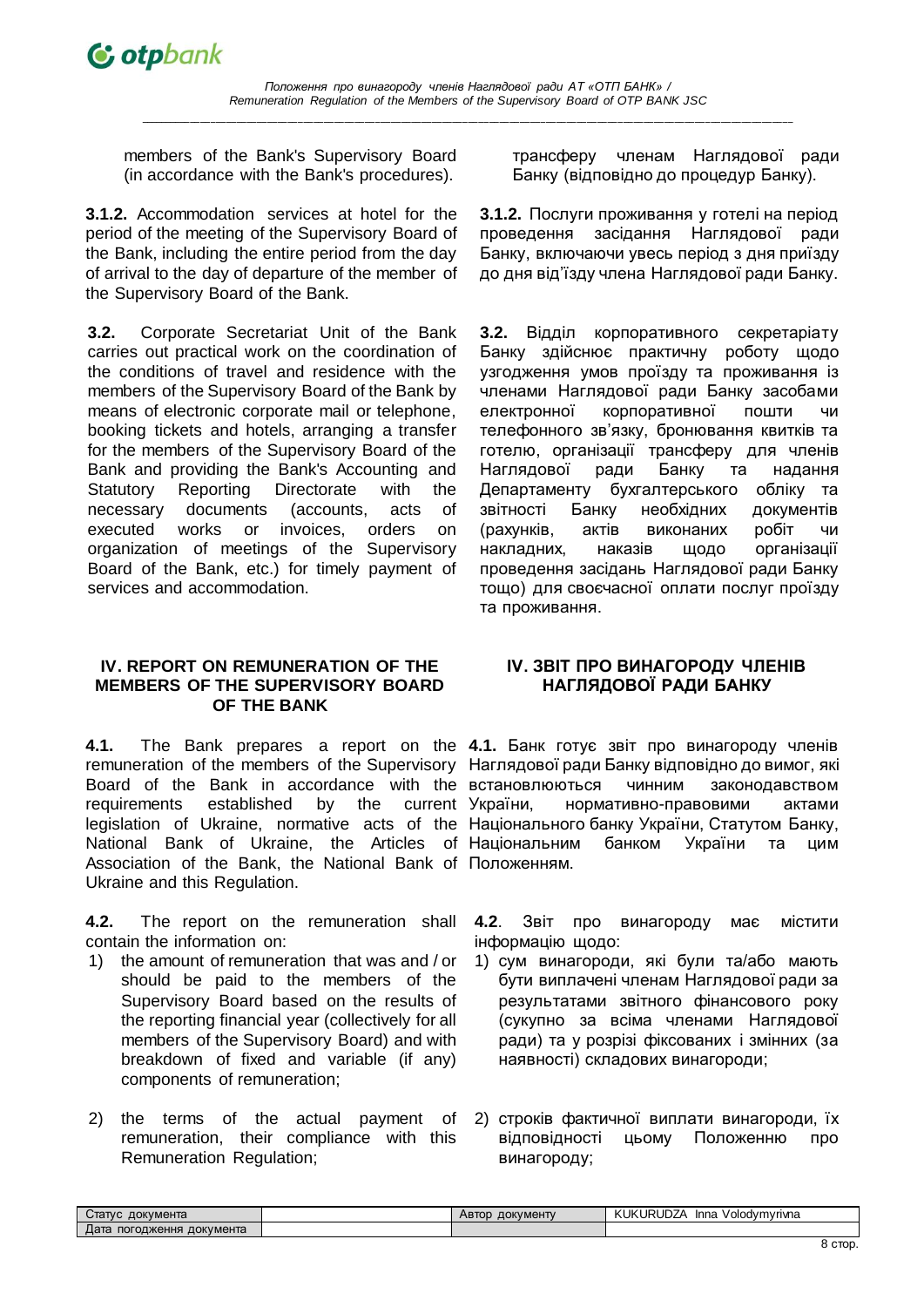

- 3) a full description of the structure of all components of remuneration to be paid to members of the Supervisory Board;
- 4) performance evaluation criteria (indicating how they were achieved), based on the results of which a variable remuneration was accrued (if the variable remuneration was accrued to the members of the Supervisory Board);
- 5) the facts of the Bank's use of the right to return the variable remuneration previously paid to the members of the Supervisory Board (if the variable remuneration was established / accrued to the members of the Supervisory Board);
- 6) participants of the introduction of the remuneration system. Such information includes information on:
	- powers and composition of the Remuneration Committee of the Supervisory Board; names / surnames, first names, patronymics (if any) of external consultants;
	- the role of the Bank's participants in the process of introducing the remuneration system related to the SB Members;
- 7) incentive programs. Such information includes information on pension schemes (if any) if applied during the reporting year to members of the Supervisory Board;
- 8) deviations of the amounts of actual payments from the amounts payable in accordance with the given Regulation, as well as an explanation of the reasons for such deviation and specific elements of this Remuneration Regulation related to the deviation occurred, if such deviations occurred during the reporting year;
- 9) violations of the terms of the given Regulation (if any) identified by the Bank and measures or decisions applied as a result of such violations;
- 10) the actual presence of a member of the Supervisory Board at the meetings of the Supervisory Board and its committees, if a
- 3) повного опису структури всіх складових винагороди, які мають бути виплачені членам Наглядової ради;
- 4) критеріїв оцінки ефективності (із зазначенням того, яким чином вони були досягнуті), за результатами досягнення яких здійснено нарахування змінної винагороди (якщо змінна винагорода була нарахована членам Наглядової ради);
- 5) фактів використання Банком права на повернення раніше виплаченої членам Наглядової ради змінної винагороди (якщо змінна винагорода була встановлена/нарахована членам Наглядової ради);
- 6) учасників запровадження системи винагороди. Така інформація включає відомості щодо:
	- повноважень та складу комітету Наглядової ради з питань винагороди; найменування/прізвищ, імен, по батькові (за наявності) зовнішніх консультантів;
	- ролі учасників Банку в процесі запровадження системи винагороди стосовно членів Наглядової ради;
- 7) програми стимулювання. Така інформація включає відомості про програми пенсійного забезпечення (за наявності) у разі їх застосування протягом звітного року стосовно членів Наглядової ради;
- 8) відхилень сум фактичних виплат від сум, що підлягають виплаті згідно із цим Положенням, а також пояснення причин такого відхилення та конкретних елементів цього Положення про винагороду, щодо яких відбулося відхилення, якщо такі відхилення були протягом звітного року;
- 9) виявлених Банком порушень умов цього Положення про винагороду (якщо такі були) та застосованих за наслідками таких порушень заходів або прийнятих рішень;
- 10) фактичної присутності члена Наглядової ради на засіданнях Наглядової ради та її комітетів, до складу яких такий

| -<br>Дата<br>документа<br>погодження | документа<br>$C$ татус | документу<br>Автор | <b>JURUDZA</b><br>KUK<br>Volodymyriyna<br>Inna |
|--------------------------------------|------------------------|--------------------|------------------------------------------------|
|                                      |                        |                    |                                                |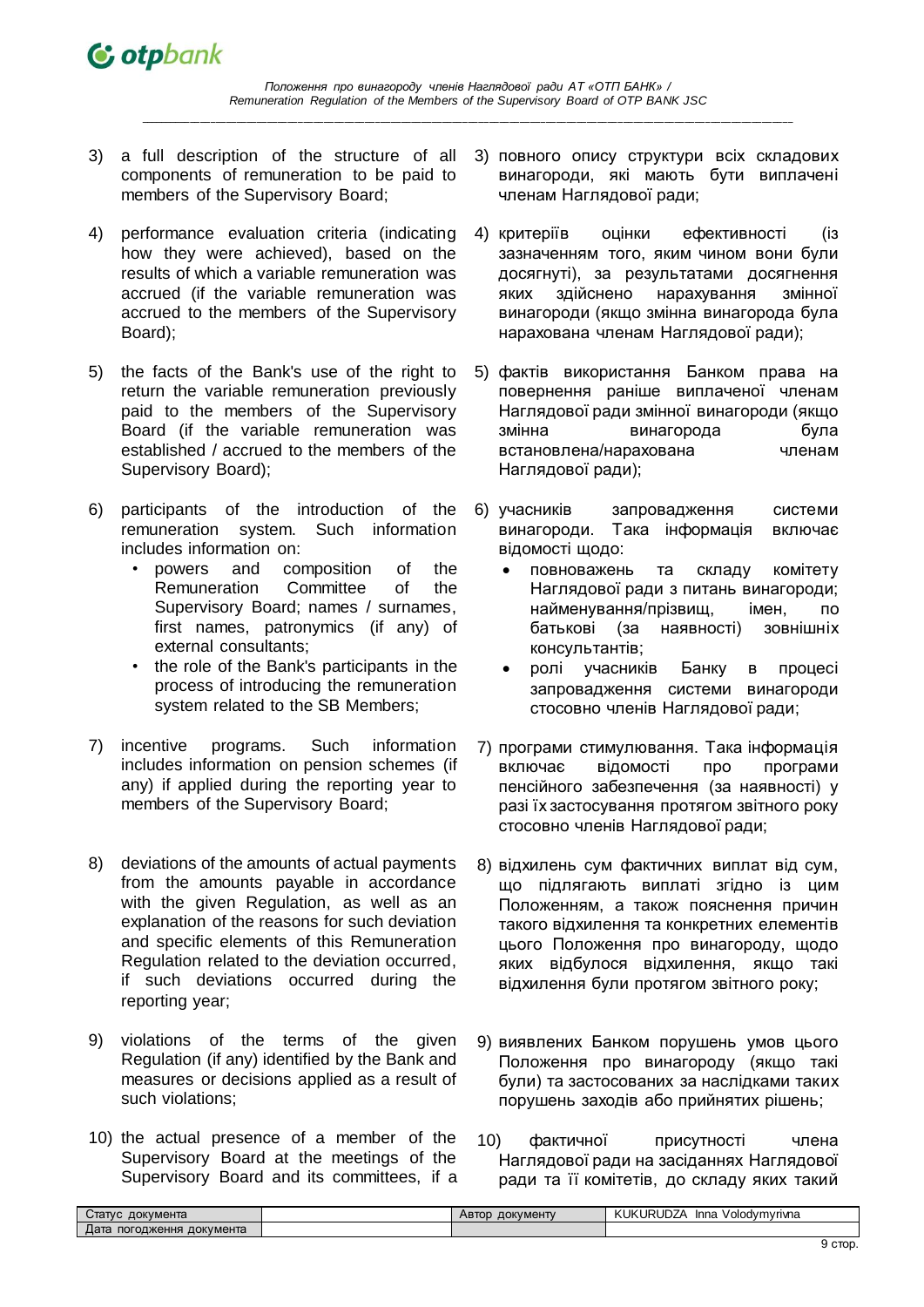

member of the Supervisory Board is a member of the SB committee, or the reasons for his / her absence;

- 11) confirmed facts of unacceptable behavior of a member of the Supervisory Board (including those reported in a confidential manner) and measures taken as a result of the investigation if such facts / measures affect the payment of remuneration to a member of the Supervisory Board;
- 12) granting by the Bank during the reporting financial year of loans, credits or guarantees to the members of the Supervisory Board (indicating the amounts and interest rates);
- 13) the presence / absence of reasonable grounds for payment / deferral / reduction / refund of variable remuneration of a member of the Supervisory Board;
- 14) in case of taking by the Shareholder of the Bank of a decision on establishing a variable part of remuneration or incentive programs (for example, pension provision program), other rewards or payments, including in a non-monetary form, the report shall disclose information in accordance with the requirements of the NBU Board Resolution №153 of 30.11.2020 (with changes brought by the NBU Board Resolution № 141 dd 15.12.2021).

**4.3.** The report on the remuneration of the **4.3.** Звіт про винагороду членів Наглядової members of the Supervisory Board shall be ради попередньо розглядається Комітетом considered by the Remuneration Committee of Наглядової ради Банку з питань винагороди та the Supervisory Board of the Bank and the Наглядовою радою Банку, після чого за Supervisory Board of the Bank, after that it is submitted by the Supervisory Board for the затвердження на річних Загальних зборах approval at the Annual General Meeting of Акціонерів. Shareholders.

**4.4.** The report on the remuneration of the **4.4.** Звіт про винагороду членів Наглядової members of the Supervisory Board is provided to ради надається Акціонеру Банку, членам the Shareholder of the Bank, members of the Наглядової ради, на вимогу Національного Supervisory Bard, upon the request - to the банку України та інших державних органів у National Bank of Ukraine or other state bodies in відповідності до вимог чинного законодавства compliance with the requirements of the України та нормативно-правових актів. legislation of Ukraine of normative acts.

член Наглядової ради входить, або причини його відсутності;

- 11) підтверджених фактів неприйнятної поведінки члена Наглядової ради Банку (уключаючи повідомлені конфіденційним шляхом) і вжитих за результатами розслідування заходів у разі наявності впливу таких фактів/заходів на виплату винагороди члену Наглядової ради;
- 12) наявності/відсутності обґрунтованих підстав щодо виплати/ відстрочення/ зменшення/ повернення змінної винагороди члена Наглядової ради;
- 13) надання Банком протягом звітного фінансового року позик, кредитів або гарантій членам Наглядової ради (із зазначенням сум і відсоткових ставок);
- 14) у випадку прийняття Акціонером Банку рішення про встановлення змінної частини винагороди чи програм стимулювання (наприклад, програм пенсійного забезпечення), інших винагород або виплат, у тому числі, у негрошовій формі, у звіті розкриваються відомості відповідно до вимог Постанови Правління НБУ №153 від 30.11.2020 року (із змінами, внесеними згідно з Постановою Національного банку № 141 від 15.12.2021).

Наглядової ради виноситься

**4.5.** The Bank shall indicate the information of **4.5.** Банк зазначає інформацію про виплати the payments to the members of the Supervisory винагороди членам Наглядової ради, що

| документа<br>статус             | <b>ДОКУМЕНТУ</b><br><b>ABIOD</b> | $\sim$ $\sim$ $\sim$ $\sim$ $\sim$ $\sim$<br>KUK <sup>I</sup><br>.JRUDZA ∶<br>Volodvmvrivna<br>Inna |
|---------------------------------|----------------------------------|-----------------------------------------------------------------------------------------------------|
| документа<br>⊥ата<br>погодження |                                  |                                                                                                     |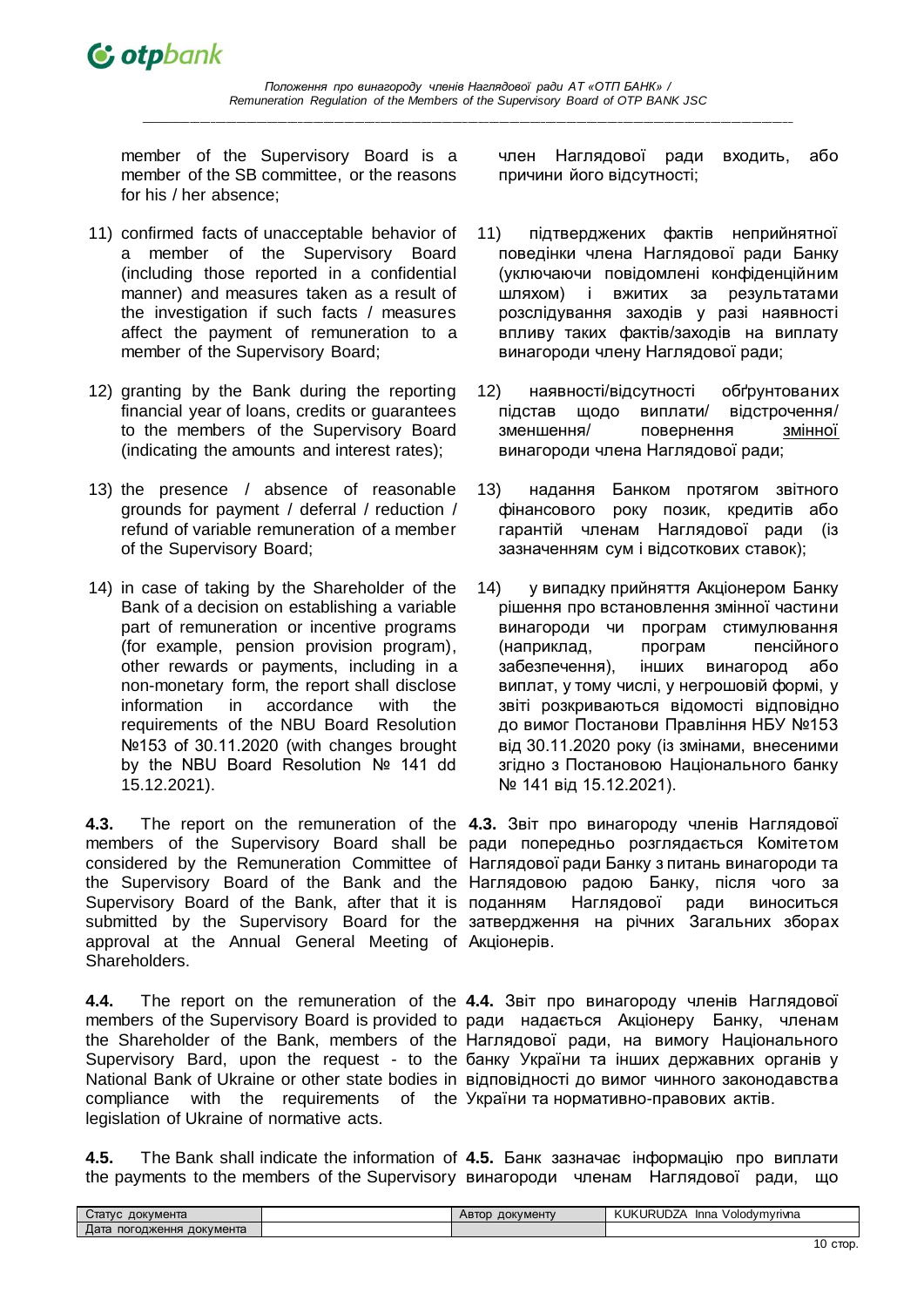

Board, made during a reporting financial year, in відбулися протягом звітного фінансового року, its annual report, indicating:

1) the amount of remuneration for the reporting 1) сум винагороди за звітний фінансовий рік у financial year in terms of fixed and variable розрізі фіксованої та змінної складових і components and the number of recipients in кількості одержувачів щодо членів Наглядової relation to members of the Supervisory Board;

2) the amount of unpaid deferred remuneration in respect of members of the Supervisory Board; стосовно членів Наглядової ради;

3) the amount of deferred remuneration for 3) сум відкладеної винагороди за попередні previous financial years paid during the reporting фінансові роки, виплачених протягом звітного financial year in respect of members of the фінансового року стосовно членів Наглядової Supervisory Board. Such information should ради. Така інформація має включати дані про include data on amounts reduced based on performance evaluation;

4) payments at the time of hiring made during the 4) виплат під час прийняття на роботу, financial year and the number of recipients of здійснених протягом фінансового року, та such payments in relation to members of the кількості одержувачів таких виплат стосовно Supervisory Board;

members of the Supervisory Board.

**4.6.** The report on the remuneration of the **4.6** Звіт про винагороду членів Наглядової members of the Supervisory Board is published ради публікується на офіційній сторінці Банку on the official web page of the Bank in internet в мережі інтернет протягом 15 робочих днів із within 15 working days from the date of its дня його затвердження Загальними зборами approval by the General Meeting of the Акціонерів Банку. Обсяг відомостей про Shareholders of the Bank. The information on винагороду, що можуть бути оприлюднені, remuneration that may be disclosed is determined визначається Загальними зборами Акціонерів by the General Meeting of Shareholders of the Банку. Bank.

**5.1.** The sub-division of control over adherence to norms (compliance) - Compliance Unit, the Risk Management Division, as well as the HR Directorate, Accounting and Statutory Reporting Directorate, Finance Directorate and Legal Directorate shall review and preliminary approve this Remuneration Regulation.

**5.2.** The General Meeting of Shareholders approves the Remuneration Regulation of the затверджують Положення про винагороду Members of the Supervisory Board upon членів Наглядової ради за поданням та після submission and after its consideration by the його розгляду Комітетом Наглядової ради Remuneration Committee of the Supervisory Банку з питань винагороди та Наглядовою Board of the Bank and the Supervisory Board.

у своєму річному звіті, із зазначенням:

ради;

2) сум невиплаченої відкладеної винагороди

зменшені на підставі оцінки результативності;

членів Наглядової ради;

5) the amounts of payments during dismissal 5) сум виплат під час звільнення, здійснених made during the financial year and the number of протягом фінансового року, та кількості recipients of such payments in relation to the одержувачів таких виплат стосовно членів Наглядової ради.

# **V. CLOSING PROVISIONS V. ЗАКЛЮЧНІ ПОЛОЖЕННЯ**

**5.1.** Підрозділ контролю за дотриманням норм (комплаєнс) - Відділ комплаєнсу та підрозділ з управління ризиками, а також Департамент управління персоналом, Департамент бухгалтерського обліку та звітності, Департамент фінансів та Юридичний департамент попередньо розглядають та узгоджують це Положення про винагороду.

**5.2.** Загальні збори Акціонерів радою.

| документа<br>Статус             | документу<br>ABTOD | <b>KUKURUDZA</b><br>/olodymyriyna<br>Inna |
|---------------------------------|--------------------|-------------------------------------------|
| документа<br>погодження<br>цата |                    |                                           |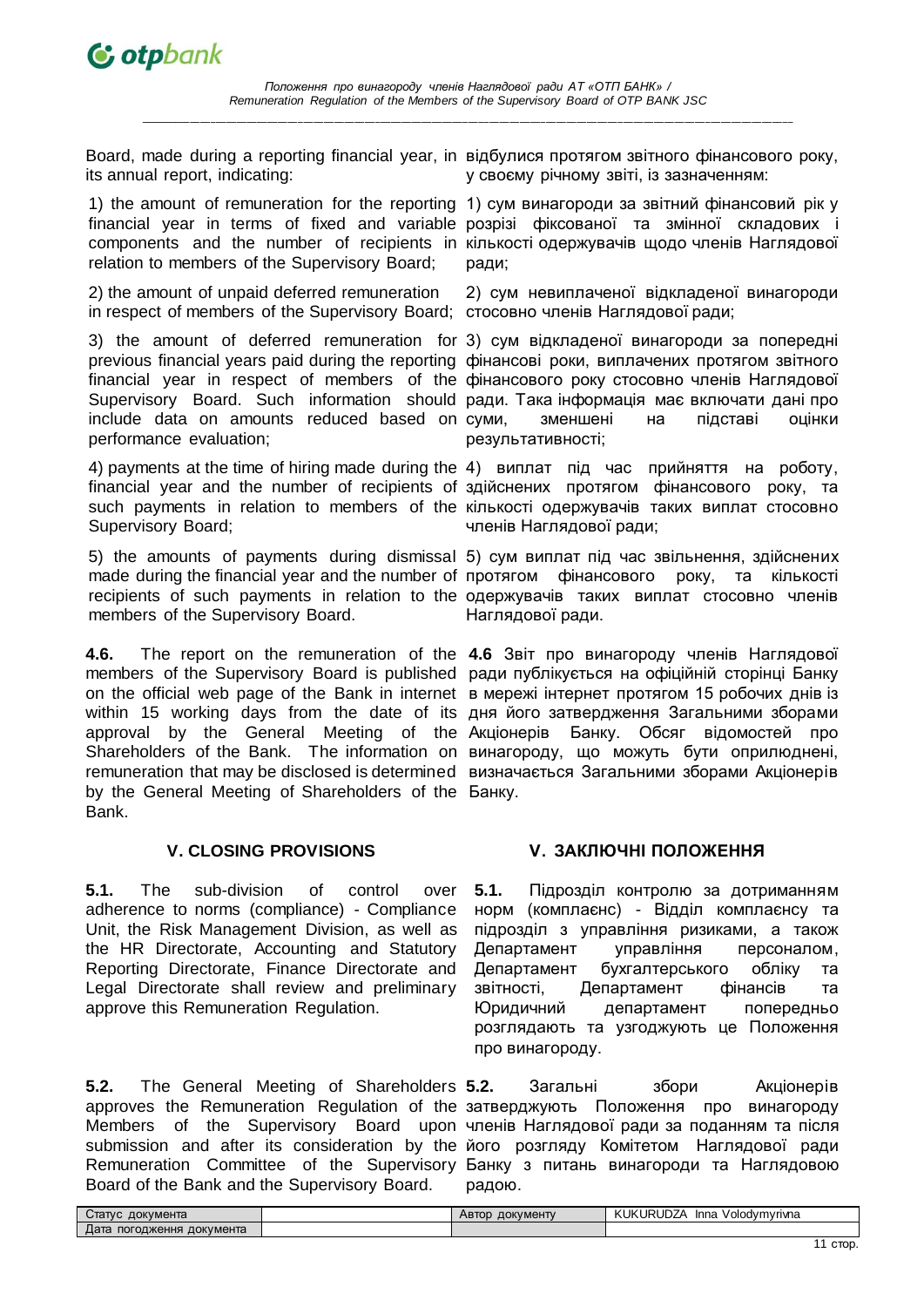*Положення про винагороду членів Наглядової ради АТ «ОТП БАНК» / Remuneration Regulation of the Members of the Supervisory Board of OTP BANK JSC*

**\_\_\_\_\_\_\_\_\_\_\_\_\_\_\_\_\_\_\_\_\_\_\_\_\_\_\_\_\_\_\_\_\_\_\_\_\_\_\_\_\_\_\_\_\_\_\_\_\_\_\_\_\_\_\_\_\_\_\_\_\_\_\_\_\_\_\_\_\_\_\_\_\_\_\_\_\_\_\_\_\_\_\_\_\_\_\_\_\_\_\_\_\_\_\_\_\_\_\_\_\_\_\_\_\_\_\_\_\_\_\_\_\_\_\_\_\_\_\_\_\_\_\_\_\_\_\_**

**5.3.** The Bank ensures consideration of the expediency of making amendments to the щодо доцільності внесення змін до Положення Remuneration Regulation of the Members of the про винагороду членів Наглядової ради на Supervisory Board at each annual General кожних річних Загальних зборах Акціонерів. Meeting of Shareholders. If there are proposals to Банк за наявності пропозицій щодо внесення amend the Remuneration Regulation of the змін до Положення про винагороду членів Members of the Supervisory Board, the Bank Наглядової ради забезпечує надання shall provide the Bank's shareholder with a Акціонеру Банку опису пропонованих змін до description of the proposed changes to the системи винагороди порівняно з попереднім remuneration system compared to the previous роком (періодом). year (period).

**5.4.** The Bank publishes the Remuneration Regulation of the Members of the Supervisory винагороду членів Наглядової ради на власній Board on its own website within 15 working days вебсторінці протягом 15 робочих днів із дня їх from the date of its approval / amendments to затвердження/внесення до них змін із them ensuring the possibility of reading it.

**5.5.** The original of this Regulation in safe-kept together with the Shareholder's Resolutions by разом із Рішеннями Акціонера у начальника the Head of Corporate Secretariat Unit in terms, Відділу корпоративного секретаріату у строки, determined for safe-keeping of the Shareholder's визначені для зберігання рішень Акціонера. resolutions.

**5.6.** This Regulation shall come into force from **5.6.** the date of its approval by the General Meeting of Shareholders of the Bank.

**5.3.** Банк забезпечує розгляд питання

**5.4.** Банк розміщує Положення про забезпеченням можливості їх перегляду.

**5.5.** Оригінал Положення зберігається

**5.6.** Це Положення набуває чинності з дати затвердження Загальними Зборами Акціонерів Банку.

| документа<br>Стат∨с             | <b>ДОКУМЕНТУ</b><br>ABTOD | .≺UDZ^<br><b>.UKURL</b><br>Volodvmvrivna<br>Inna |
|---------------------------------|---------------------------|--------------------------------------------------|
| документа<br>погодження<br>⊥ата |                           |                                                  |